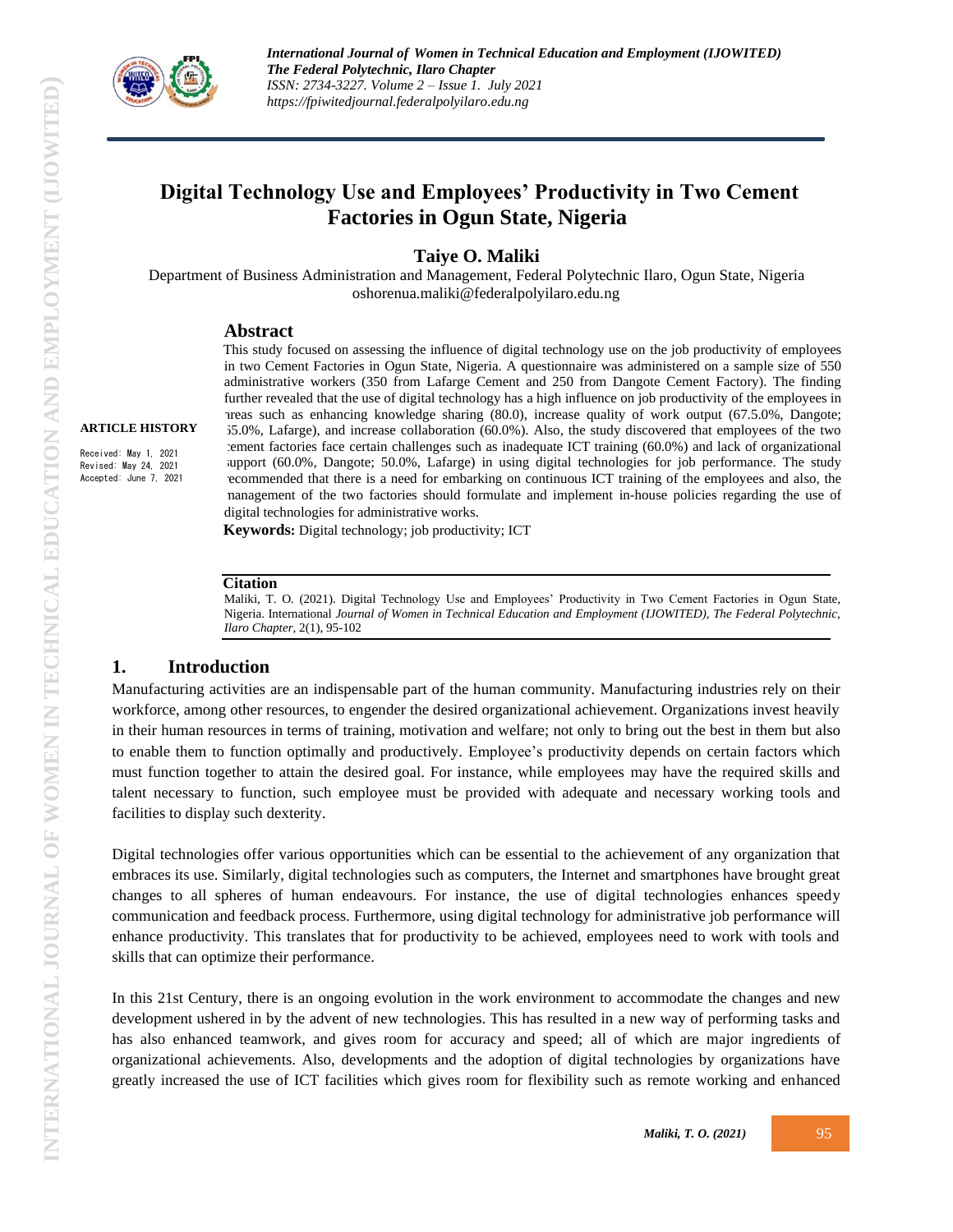

collaboration. Therefore, it is apt to empirically investigate the influence of digital technology use on job productivity.

It is expected that employees make use of digital technologies to enhance their job productivity. Such use may depend on certain factors such as availability of the technologies, level of employee's ICT skills, and organizational support. While studies (like Fadeyi and Haliso, 2019) have shown that ICT use among employees leads to job satisfaction which may enhance productivity, however, some employees may not have the required digital skills needed (Omoniyi and Omoniyi, 2015) and in some cases, the required digital facilities may not be available. This may lead to frustration on the part of staff and customers and may result in not meeting the deadline for job execution and waste of works hours, which overall affect the employees' job productivity. It is on this basis that this study was carried out to investigate the influence of the use of digital technology on job productivity of administrative staff in Dangote Cement Factory, Ibese and Lafarge Cement Factory, Ewekoro, both in Ogun State Nigeria.

The objectives were to identify digital technologies that are available and used by the employees of the two cement factories, to determine the level of ease of use of the available digital technologies, to find out the influence of digital technology use on job productivity of employees in the two cement factories and to identify challenges facing the employees in using digital technologies for job performance. Specifically, the following research questions were addressed: what digital technologies are available for use by the employees of the two cement factories? what is the level of ease of use of the available digital technologies? what is the influence of digital technology use on the job productivity of employees in the two cement factories? And what challenges do the employees face in using digital technology for job performance?

We are in the era of the fourth industrial revolution, majorly characterized by the increased use and application of digital technology. Digital technology can be described as combinations of systems and processes that use digital signals. According to the United Nations (2021), digital technologies are technologies for managing, processing or communicating information; which include the Internet, wireless networks, smartphones, computers, software etc. Digital technologies, also known as information and communication technology (ICT) are electronic digital devices that are used for creating, manipulating, storage and retrieval of information. The application and use of digital technology have permeated evenly into all spheres of human endeavour. It is almost impossible to cope effectively in the global village without depending on digital technology. Among the users of digital technologies are employees of various organizations for their job performance.

Every organization has a focus as to what to achieve. However, such achievement can only be made possible when employees perform their duties efficiently using available resources. For employees to be productive on the job, required working tools must be made available and used. According to Techtarget (2021) employee's productivity, which is an important consideration to organizations, can be described as an assessment of how efficient a worker is. An employee can deliver or perform assigned tasks or roles in a way to reduce time-wasting, energy, satisfy customers and enhance the quality and quantity of job output. Sauermann (2016) argues that an employee's productivity could be measured as a ratio of output relative to an input. For instance, in equipping an employee with adequate digital technologies, one would expect an increase in the quantity and quality of work output of such an employee. Meanwhile, the job productivity of employees can be measured using certain parameters such as quality and quantity of job output, the satisfaction of customers attended to, feedback etc.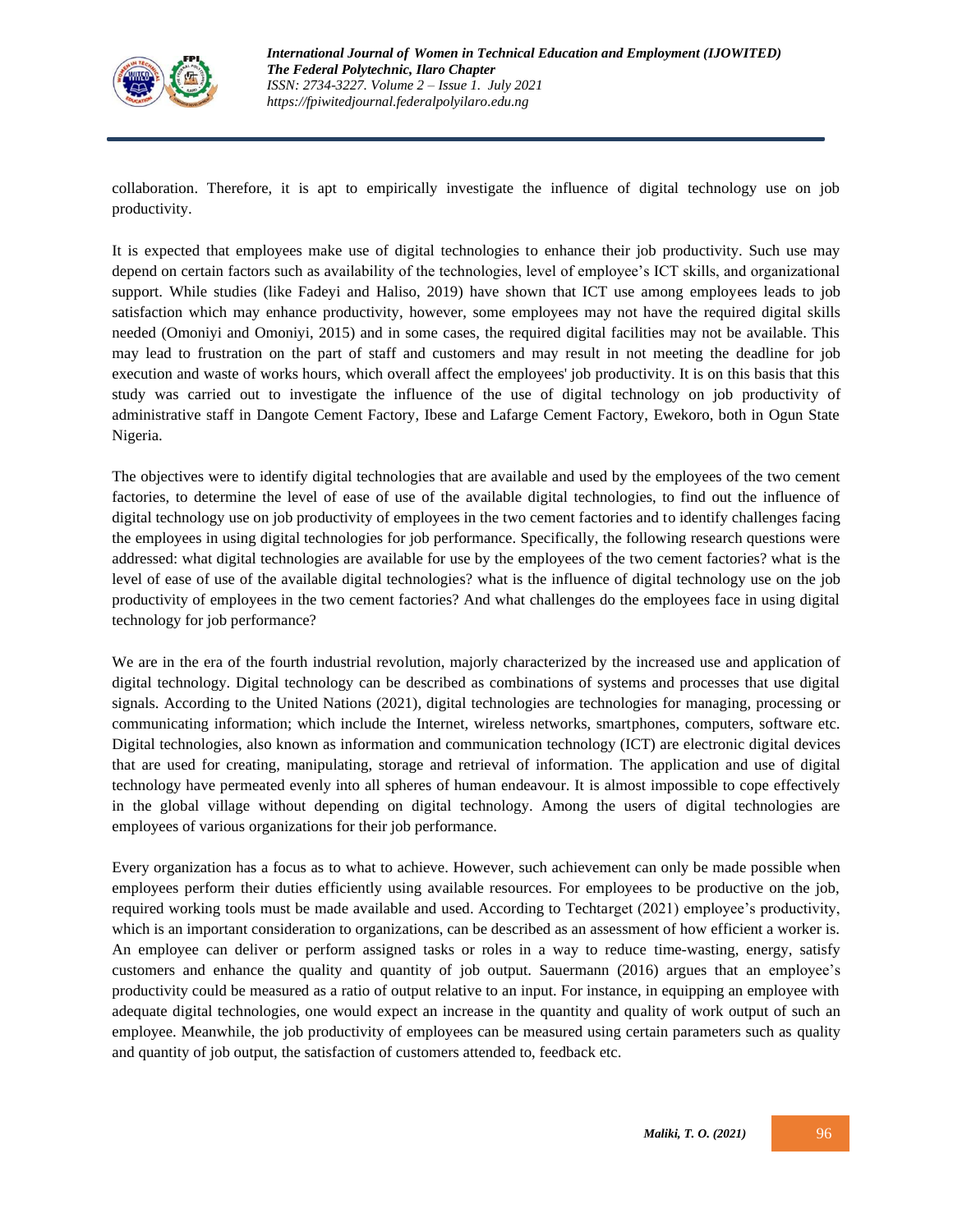

The use of digital technology by employees for job performance can influence their job productivity. For instance, a study by Enyia, Oshi and Onwuka (2016) shows a high positive correlation between the use of ICT and job productivity of workers in selected public enterprises in River State Nigeria. However, such influence can vary depending on certain criteria to which the employees are exposed. Also, a survey by Jahanan, Nav and Asadi (2012) discovers that the use of digital technology among employees significantly improves their accuracy, efficiency, speed and skills. It also assists in developing the interest of employees in achieving organizational goals. This implies that organizational achievement in this 21st Century, among other factors, is key to the use of digital technology for job performance.

# **2. Methodology**

The study adopted a survey design. The population of the study consisted of all the employees of the two cement factories, namely: Lafarge Cement factory, Ewekoro and Dangote Cement Factory, Ibese, both in Ogun State. A total sample size of 550 administrative workers was selected from the two factories. While 350 administrative workers were selected at Lafarge Cement Factory, 200 administrative workers were selected at Dangote Cement Factory. The choice of the administrative workers was based on the nature of their job descriptions as they often use ICT to perform their duties, unlike those at the production lines who may use more machine tools than ICTs. Data for the study were collected through the use of a self-designed questionnaire.

# **3. Data Analysis**

Table 1: Frequency and Percentage Analysis of Demographic Variables.

| ັ                               |           |           |
|---------------------------------|-----------|-----------|
| Gender                          | Dangote   | Lafarge   |
|                                 | $n = 200$ | $n = 350$ |
| Male                            | 70        | 85.7      |
| Female                          | 30        | 14.3      |
| Academic Qualifications         |           |           |
| MPhil/MSc/MBA/MA                | 18        | 26        |
| BSc/BA/HND                      | 82        | 74        |
| Age                             |           |           |
| 18-30 years                     | 22        | 20        |
| 31-40 years                     | 58        | 50        |
| 41-50 years                     | 20        | 20        |
| 51-60 years                     | 10        | 10        |
| Years of working experience     |           |           |
| 1-5 years                       | 30        | 14        |
| 6-10 years                      | 50        | 56        |
| 11-15 years                     | 10        | 20        |
| 16years and above               | 10        | 10        |
| Sections where respondents work |           |           |
| Production                      | 30        | 38        |
| Central Admin                   | 40        | 42        |
| Marketing                       | 30        | 20        |

Table 1 shows that the majority (70.0%) of the respondents from Dangote Cement Factory were male while the remaining 30.0% were female. Also, the majority (85.7%) of respondents from Lafarge Cement Factory were male while the remaining 14.3% were female. Also, the majority of 82.0% and 74.0% of respondents from Dangote and Lafarge, respectively, had BSc/BA/HND as their academic qualifications. Similarly, the majority of 58.0% and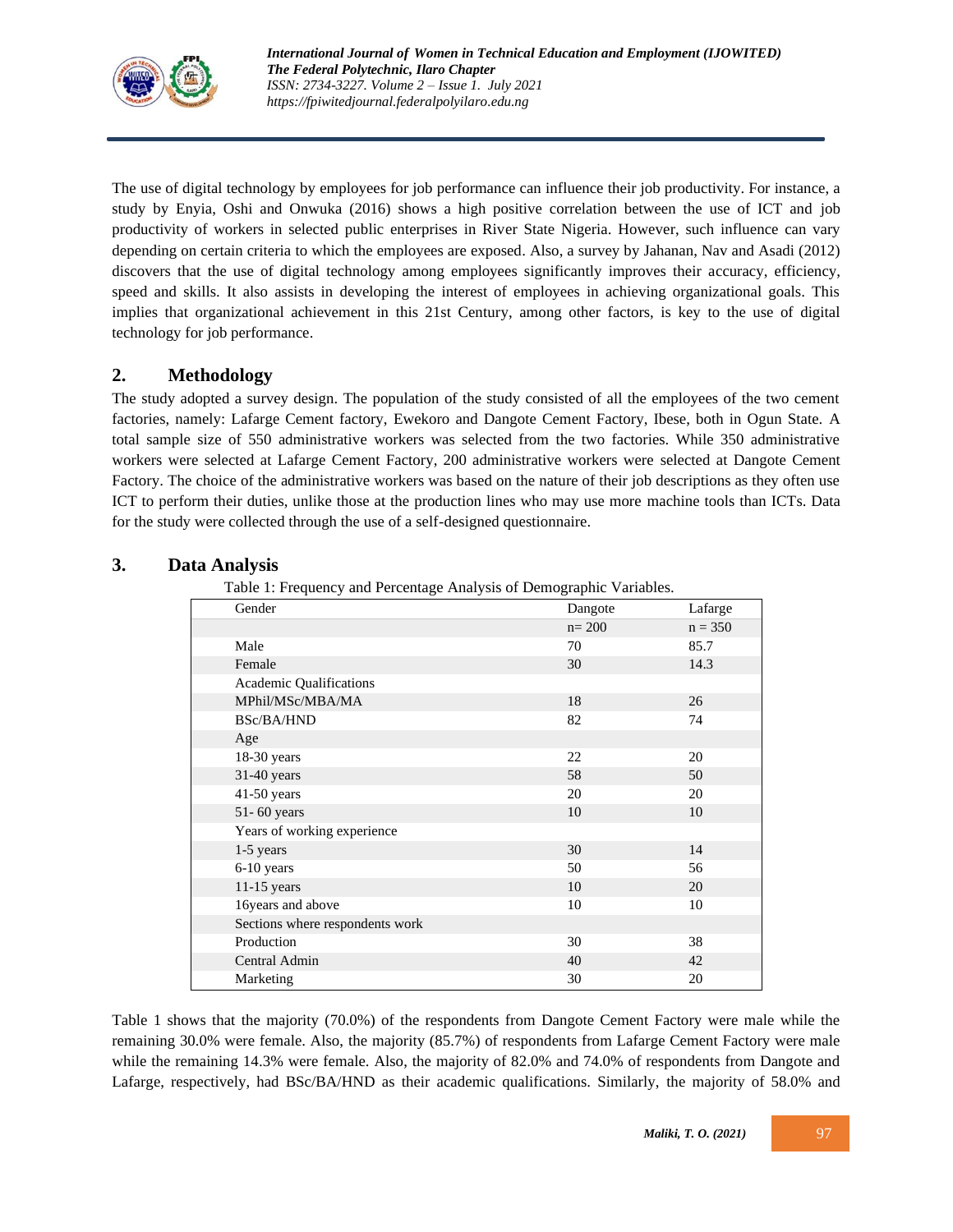

50.0% of respondents from Dangote and Lafarge, respectively, were between 31-40 years of age. The Table also shows that the respondents had varying years of working experience with the factories as the majority of 50.0% and 56.0% had 6-10 years working experience with Dangote and Lafarge, respectively. Only 10.0% of the respondents had worked in the two factories for more than 16 years.

| <b>SN</b>    | <b>Digital Technologies available</b>            | <b>Dangote</b>           | Lafarge |
|--------------|--------------------------------------------------|--------------------------|---------|
| a            | Digital visitor management systems               |                          |         |
| b            | Smart/Virtual Assistants                         | $- -$                    | --      |
| $\mathbf{c}$ | Printers                                         | 90%                      | 85%     |
| d            | Cloud computing                                  | --                       | --      |
| e            | <b>Scanners</b>                                  | 70%                      | 80%     |
| f            | Digital camera                                   |                          |         |
| g            | Computer                                         | 100%                     | 100%    |
| $\mathbf h$  | Websites                                         | 85%                      | 80%     |
| i            | Work-related Mobile/ Phone applications          | 30%                      |         |
|              | Video conferencing (Zoom, Google meet etc)       | 40%                      | 40%     |
| $\mathbf h$  | E-mail                                           | 50%                      | 60%     |
|              | Smartphones                                      | 100%                     | 100%    |
|              | Internet                                         | 40%                      | 40%     |
| $\mathbf h$  | Robot                                            | $\overline{\phantom{a}}$ |         |
| i            | e-record management system                       | 30%                      |         |
|              | Social media (Facebook, WhatsApp, Instagram etc) | 80%                      | 70%     |
| k            | <b>CCTV</b>                                      | 60%                      | 50      |

|  | Table 2: Available digital technologies used by the Administrative Staff of the two Cement Factories |  |
|--|------------------------------------------------------------------------------------------------------|--|
|  |                                                                                                      |  |

From Table 2, it is evident that various digital technologies were available and used by the respondents in the two cement factories. The two most commonly available digital technologies used were Computers (100%) and Smartphones (100%). This is followed by computer printers (90% from Dangote and 85.0% from Lafarge). Also, the Table revealed that the majority (85.0%) of respondents from Dangote and 80.0% from Lafarge used website while some 80.0% and 70.0% from Dangote and Lafarge, respectively, also use social media for their job performance. Also, 40% of the respondents from the two Cement Factories claimed to use video conferencing facilities. The Table further revealed that only 30% of the respondents from Dangote Factory claimed that they use an e-record management system. Similarly, none of the respondents from the two factories used digital visitor management systems, smart/ virtual assistants, cloud computing, digital camera, and robots.



Figure 1: Ease of using digital technologies.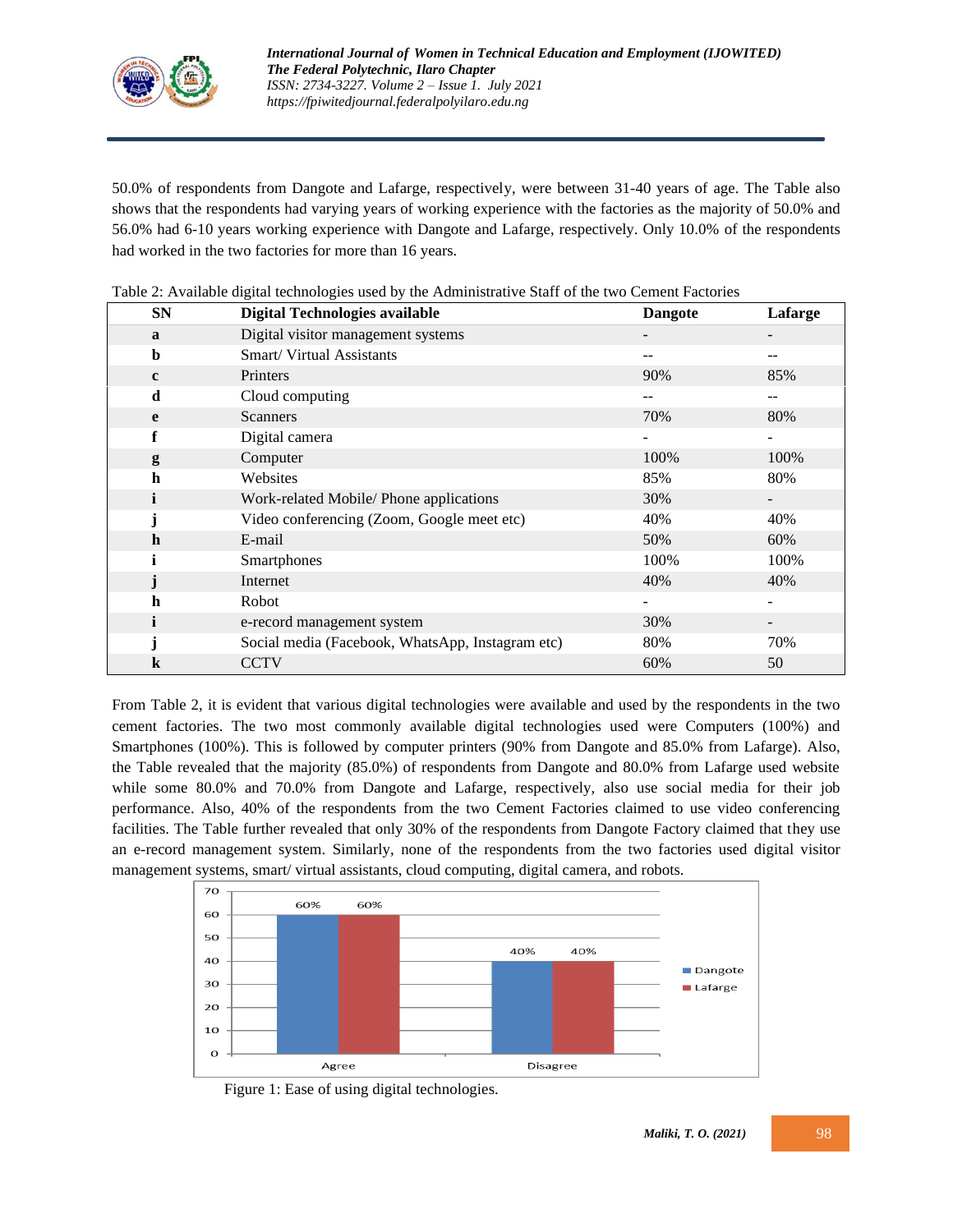

Figure 1 indicates the ease of use of digital technologies that are available to the respondents. From Figure 1, it is evident that the majority (60%) of the respondents from the two factories agreed that they find it easy to use the available digital technologies while the remaining 40% claimed that they did not find it easy using the available digital technologies.

| <b>SN</b>               | raone si illinaenee ol alguar aerillology ase oli employees "prodaeti"ny<br><b>Influence of digital</b> | <b>Dangote</b>                |                                  | Lafarge                |                                  |
|-------------------------|---------------------------------------------------------------------------------------------------------|-------------------------------|----------------------------------|------------------------|----------------------------------|
|                         | technology use on<br>employees<br>productivity                                                          |                               |                                  |                        |                                  |
|                         |                                                                                                         | <b>Agree</b><br>$\frac{0}{0}$ | <b>Disagree</b><br>$\frac{0}{0}$ | Agree<br>$\frac{6}{6}$ | <b>Disagree</b><br>$\frac{0}{0}$ |
| $\mathbf{1}$            | Increase quality of<br>work output                                                                      | 67.5                          | 32.5                             | 65                     | 35                               |
| $\overline{2}$          | Increase quantity of<br>work output                                                                     | 45                            | 55                               | 40                     | 60                               |
| $\overline{\mathbf{3}}$ | Facilitate<br>remote<br>working                                                                         | 40                            | 60                               | 37.5                   | 62.5                             |
| $\overline{\mathbf{4}}$ | Time<br>Enhance<br>Management                                                                           | 52.5                          | 47.5                             | 50                     | 50                               |
| $\sqrt{5}$              | Improves feedback                                                                                       | 60                            | 40                               | 50                     | 50                               |
| 6                       | Enhance knowledge<br>sharing                                                                            | 80                            | 20                               | 80                     | 20                               |
| 7                       | Improves<br>monitoring of staff                                                                         | 30                            | 70                               | 40                     | 60                               |
| 8                       | Increases initiation,<br>innovation<br>and<br>talent management                                         | 33.3                          | 66.7                             | 30                     | 70                               |
| $\boldsymbol{9}$        | Enhances<br>data<br>analytics                                                                           | 55                            | 45                               | 55                     | 45                               |
| 10                      | Increase<br>collaboration                                                                               | 60                            | 40                               | 60                     | 40                               |
| 11                      | Enhances<br>task<br>management                                                                          | 40                            | 60                               | 40                     | 60                               |
| 12                      | Assist<br>in<br>staff<br>training                                                                       | 30                            | 70                               | 40                     | 60                               |

Table 3: Influence of digital technology use on employees' productivity

Table 3 shows the influence of using digital technologies on the job productivity of employees in the two cement factories. The respondents were presented with 12 items relating to their job productivity on which the use of digital technologies has influence. It is evident from the Table that the use of digital technologies has a high influence on the job productivity of the respondents. The majority (67.5% and 65% from Dangote and Lafarge, respectively) of the respondents claimed that the use of digital technologies increased the quality of their work output; while 45.0% and 40.0% from Dangote and Lafarge, respectively, claimed that it increased the quantity of their work outputs. Another major influence of the use of digital technology by the respondents is that it improved feedbacks from colleagues and visitors (60.0% from Dangote, 50.0% from Lafarge) and enhanced knowledge sharing (80.0% from Dangote and Lafarge, respectively).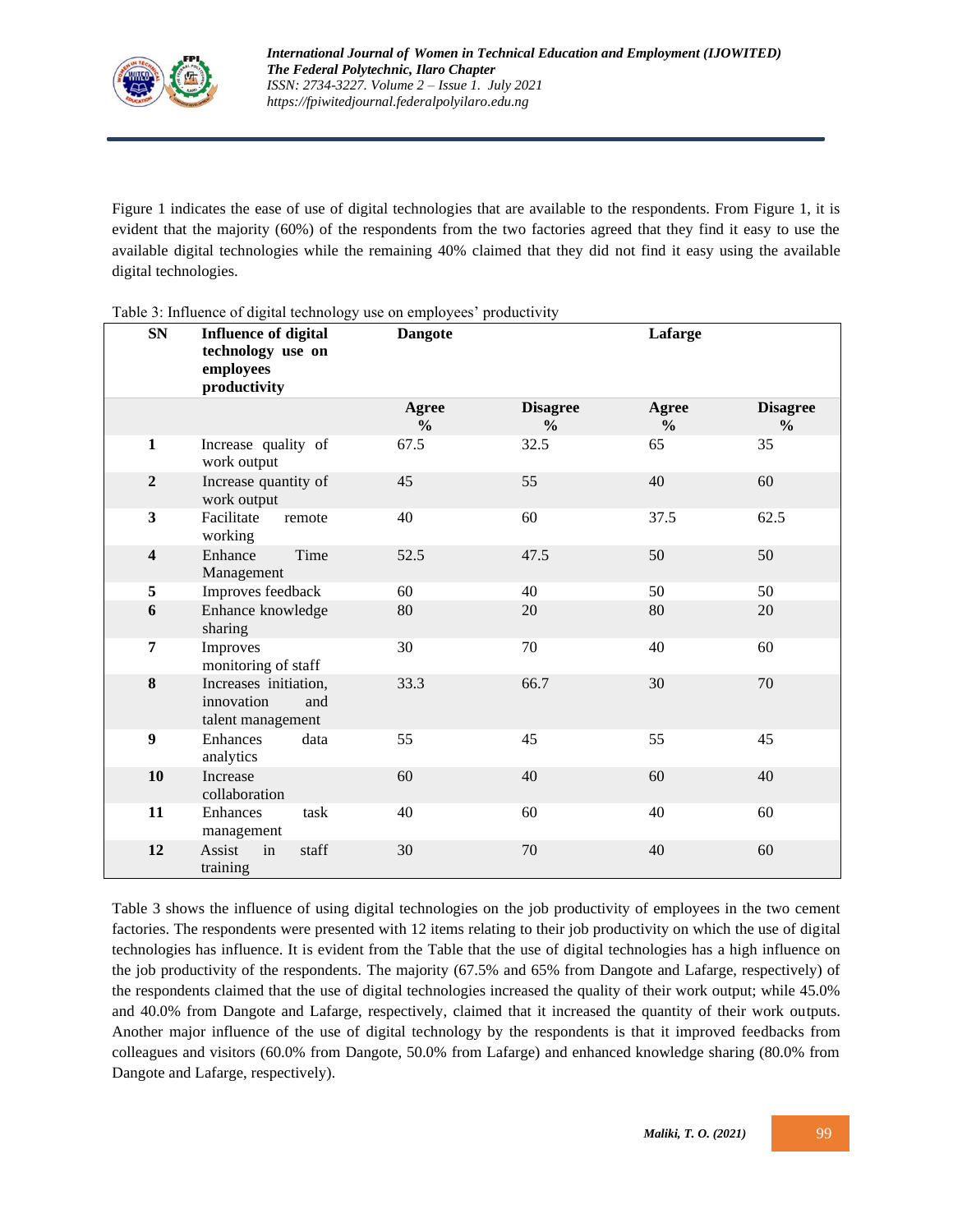

However, the majority (70.0%) of the respondents from Dangote and 60.0% from Lafarge claimed that the use of digital technologies did not influence staff monitoring. Similarly, the majority (70.0% of respondents from Dangote and 60.0% from Lafarge) claimed that the use of digital technologies did not influence staff training. Also, 60.0% of the two factories claimed that the use of digital technologies did not influence their management of assigned tasks.

| $\sim$<br>              |                                                                          |       |                 |       |                 |  |
|-------------------------|--------------------------------------------------------------------------|-------|-----------------|-------|-----------------|--|
| <b>SN</b>               | <b>Challenges</b>                                                        |       | <b>Dangote</b>  |       | Lafarge         |  |
|                         |                                                                          | Agree | <b>Disagree</b> | Agree | <b>Disagree</b> |  |
| 1                       | Inadequate facilities                                                    | 30%   | 70%             | 30%   | 70%             |  |
| $\overline{2}$          | Inadequate ICT training                                                  | 60%   | 40%             | 60%   | 40%             |  |
| 3                       | Lack of organizational<br>support                                        | 60%   | 40%             | 50%   | 50%             |  |
| $\overline{\mathbf{4}}$ | digital<br>Unfavourable<br>technology policy from<br>my employer         | 30%   | 70%             | 30%   | 70%             |  |
| 5                       | technology<br>Frequent<br>it<br>make<br>updates<br>difficult to catch up | 40%   | 60%             | 50%   | 50%             |  |

Table 4: Challenges of using digital technologies for job performance

From table 4, it is evident that the most common challenges to the respondents from the two factories were the need for more training (60.0% from the two factories), and lack of organizational support (50.0% from Dangote and 60.0% from Lafarge) in using digital technologies. Also, 40.0% of respondents from Dangote and 50.0% from Lafarge claimed that the frequent technological updates make it difficult to catch up, while 30% of the respondents across the two factories claimed that the inadequacy of digital facilities is a challenge to them.

# **4. Findings and Discussion**

It is evident from the findings that various digital technologies are available for use by respondents from the two Cement Factories. The most common types of digital technologies available and used were computers, smartphones, printers, websites, social media and scanners. However, digital technologies such as digital visitor management systems, smart/virtual assistants were not available.

Also, the finding further revealed that many of the respondents find it easy to use the available digital technologies. This may be attributed to the level of digital skills and abilities possessed by the respondents that facilitated the ease of use of the digital technologies for their job performance.

Similarly, the findings revealed that the use of digital technology has a high influence on the job productivity of employees in the two Cement Factories. This is similar to Angioha, Enukoha, Agba and Ikhizamah (2020) and Mutuka, and Nyaribo (2015) discovery that the use of ICT facilities influences employees productivity in selected banks in Nigeria and Kenya, respectively.

Such areas of high influence include enhancing knowledge sharing activities, quality of their work outputs, feedback, and increase in collaboration among the employees. This is in line with Martin et al (2019) discovery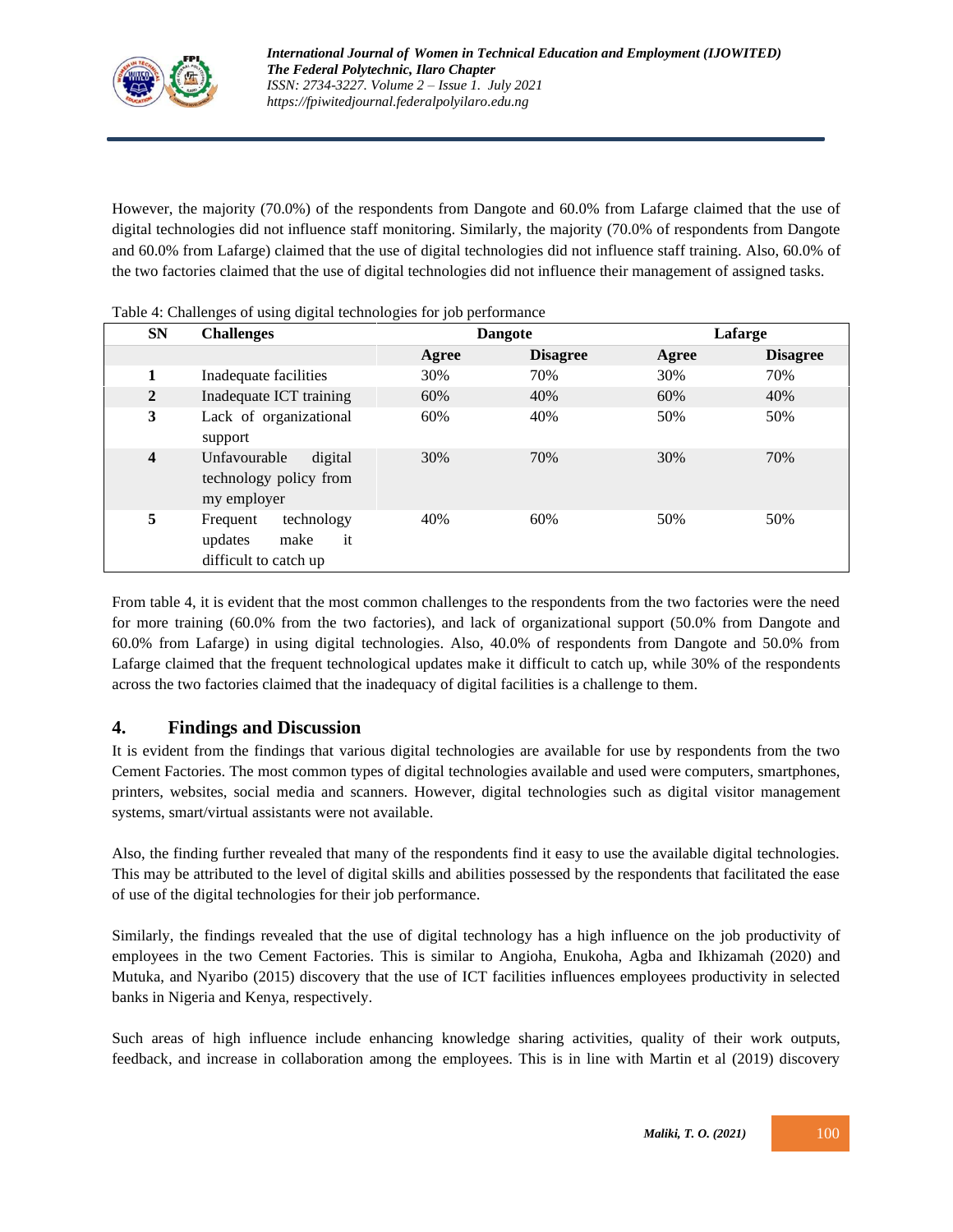

through a systematic review of several empirical works of literature that the use of mobile communications among employees leads to an increase in collaboration which results in high productivity.

The findings further revealed that the employees face certain challenges in using digital technology for job performance. The major challenges were inadequate ICT training; lack of organizational support and frequent technology updates which make it difficult for the employees to catch up, hence the need for constant training on the use and application of new technologies. This finding is in line with Johansson (2017) discovery that frequent technological updates/ renewal was a major barrier to the use of digital technology for job performance.

## **5. Conclusion**

It was established from the findings that digital technologies such as computers, smartphones, printers, scanners, and social media were available and used for job performance by the employees of Dangote Cement Factory, Ibese and Lafarge Cement Factory, Ewekoro. Also, many of the employees found it easy to use the available digital technologies. The study also established that the use of digital technologies has a high influence on the job productivity of the respondents. Such influence includes an increase in quality of work output; enhancing knowledge sharing and feedback from colleagues and customers. Therefore, the use of digital technologies has improved the job productivity level of employees in the two Cement Factories that were studied.

## **References**

- Angioha, P.U., Enukoha, C. U., Agba, R. U. and Ikhizamah, G. U. (2020). Information Technology Predictor Variables and Employee Productivity in Commercial Banks. *Journal of Information and Visualization,*  1(1), 44-54*.*
- Enyia, C. D., Oshi, E. O. and Onwuka, E. M. (2016). Impact of ICT On Employee Productivity in Public Enterprises In Nigeria. A Study of Selected Enterprises in Rivers State. *Research Journal of management*, 4(6), 1-8*.*
- Fadeyi, O. O. and Haliso, Y. (2019). The Nexus of Information Acquisition, ICT Use and Employee Satisfaction in Microfinance Banks in South-West, Nigeria. Library Philosophy and Practice (e-journal). 2422.
- Jahanian, R., Nav, Z. N. & Asadi, A. (2012). The Impact of Information Technology and Communication Training on the Performance of Human Resources in Educational Organizations. *World Applied Sciences Journal,* 16 (6): 850-855.
- Johansson, J. (2017). Challenges and opportunities in digitalized work and management case study 8. Studies in Social Sciences, Work report, 2017:8.
- Martin, G., Khajuria, A., Arora, S., King, D., Ashrafian, H. and Darzi, A. (2019). The impact of mobile technology on teamwork and communication in hospitals: a systematic review. *Journal of the American Medical Informatics Association,* 26(4), 339-355
- Mutuku, M. N. & Nyaribo, W. M. (2015). Effect of Information Technology on Employee Productivity in Selected Banks in Kenya. *Review of Contemporary Business Research,* 4(1), 49-57.
- Omoniyi, E. O., & Omoniyi, S. T. (2015). An assessment of benefits and challenges of information and communication technology to office managers in the banking industry. *Journal of Internet Banking and Commerce*, *20*(3), 1.